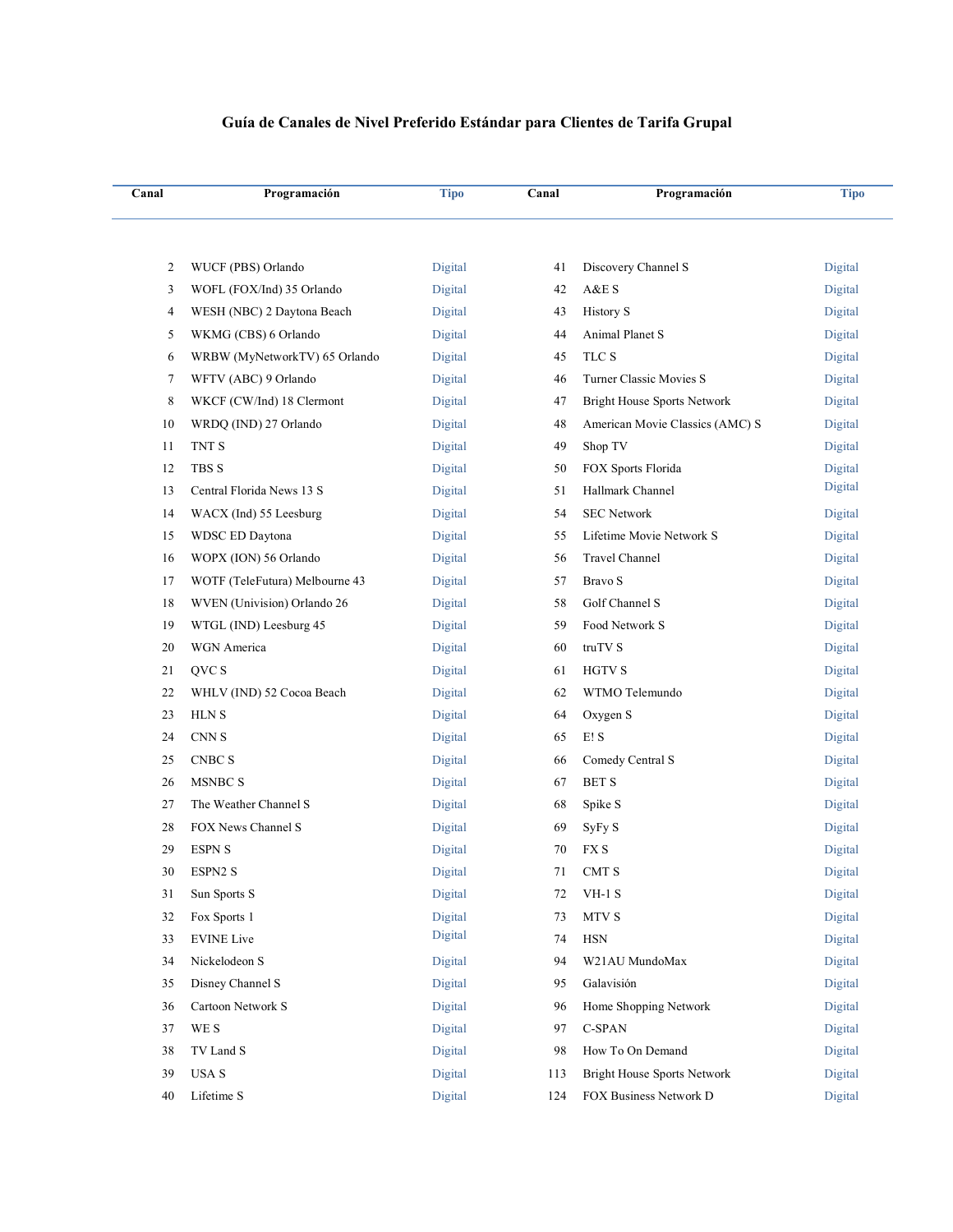| 128 | <b>EVINE Live</b>                           | Digital |
|-----|---------------------------------------------|---------|
| 143 | <b>Investigation Discovery</b>              | Digital |
| 195 | <b>C-SPAN</b>                               | Digital |
| 196 | C-SPAN <sub>2</sub>                         | Digital |
| 197 | C-SPAN 3                                    | Digital |
| 455 | WEFS                                        | Digital |
| 456 | <b>WEFS Classic Arts</b>                    | Digital |
| 457 | <b>WEFS NASA Education</b>                  | Digital |
| 458 | WEFS Florida Channel                        | Digital |
| 459 | WDSC ED Daytona                             | Digital |
| 460 | <b>WDSC Mhz Worldview</b>                   | Digital |
| 462 | WOTF Get TV                                 | Digital |
| 463 | <b>WKMG RTV</b>                             | Digital |
| 464 | Estrella TV                                 | Digital |
| 465 | Antenna TV                                  | Digital |
| 466 | <b>WKCF This TV</b>                         | Digital |
| 468 | Me-TV                                       | Digital |
| 469 | WFTV Mega TV                                | Digital |
| 470 | <b>WUCF PBS</b>                             | Digital |
| 471 | <b>WUCF Create</b>                          | Digital |
| 472 | WUCF UCF/World                              | Digital |
| 473 | WUCF V-me                                   | Digital |
| 477 | WRBW Movies (Digital Box Required)          | Digital |
| 488 | Orange TV                                   | Digital |
| 489 | Altamonte Government                        | Digital |
| 490 | Apopka Government                           | Digital |
| 491 | Lake Mary Government                        | Digital |
| 492 | Vision TV                                   | Digital |
| 493 | Ocoee TV                                    | Digital |
| 494 | Winter Garden Government                    | Digital |
| 495 | Osceola TV                                  | Digital |
| 496 | Oviedo Government                           | Digital |
| 497 | <b>PGTV</b> – Polk Government Television    | Digital |
| 498 | Seminole Government                         | Digital |
| 499 | St. Cloud Government                        | Digital |
| 812 | <b>Bright House Sports Network</b>          | Digital |
| 840 | SEC Network Overflow (Digital Box Required) | Digital |
| 901 | Univision                                   | Digital |
| 902 | Telemundo                                   | Digital |
| 903 | WOTF (TeleFutura) Melbourne 43              | Digital |
| 908 | WUCF V-me                                   | Digital |
| 909 | W21AU MundoMax                              | Digital |
| 910 | Estrella TV                                 | Digital |
| 911 | WFTV Mega TV                                | Digital |
| 917 | Galavisión                                  | Digital |

| 1011 | WTMO Telemundo HD                              | HD        |
|------|------------------------------------------------|-----------|
| 1013 | Central Florida News 13 HD                     | HD        |
| 1015 | WGN America HD DHD                             | HD        |
| 1016 | WOPX (ION) HD 56 Orlando BHD                   | <b>HD</b> |
| 1018 | WVEN HD (Univision) Orlando 26 BHD             | HD        |
| 1020 | WESH (NBC) HD 2 Daytona Beach                  | HD        |
| 1024 | WUCF PBS HD BHD                                | <b>HD</b> |
| 1027 | WRDQ (IND) HD 27 Orlando BHD                   | HD        |
| 1035 | WOFL (FOX) HD 35 Orlando BHD                   | <b>HD</b> |
| 1045 | WTGL Good Life                                 | HD        |
| 1050 | WDSC HD BHD                                    | HD        |
| 1060 | WKMG (CBS) HD 6 Orlando BHD                    | HD        |
| 1065 | WRBW (MyNetworkTV) HD 65 Orlando<br><b>BHD</b> | HD        |
| 1068 | <b>WBCC HD</b>                                 | <b>HD</b> |
| 1080 | WKCF (The CW) HD 18 Clermont BHD               | HD        |
| 1090 | WFTV (ABC) HD 9 Orlando BHD                    | HD        |
| 1102 | Nickelodeon HD DHD                             | HD        |
| 1105 | Disney Channel HD DHD                          | <b>HD</b> |
| 1122 | Hallmark Channel                               | <b>HD</b> |
| 1127 | <b>ESPN HD</b>                                 | HD        |
| 1128 | <b>ESPN2 HD</b>                                | <b>HD</b> |
| 1147 | Bright House Sports Network HD                 | HD        |
| 1148 | Sun Sports HD DHD                              | HD        |
| 1149 | FOX Sports Florida HD DHD                      | HD        |
| 1150 | <b>SEC Network</b>                             | <b>HD</b> |
| 1153 | Fox Sports 1 HD                                | HD        |
| 1154 | The Golf Channel DHD                           | HD        |
| 1191 | <b>SEC Network Overflow</b>                    | HD        |
| 1197 | <b>BHSN</b> Xtra                               | <b>HD</b> |
| 1213 | Central Florida News 13 DT DHD                 | HD        |
| 1214 | FOX News Channel HD DHD                        | HD        |
| 1215 | CNN HD DHD                                     | HD        |
| 1216 | HLN HD DHD                                     | HD        |
| 1218 | <b>MSNBC HD DHD</b>                            | HD        |
| 1219 | <b>CNBC HD DHD</b>                             | HD        |
| 1220 | FOX Business Network HD DHD                    | HD        |
| 1225 | The Weather Channel HD                         | HD        |
| 1226 | <b>C-SPAN HD DHD</b>                           | <b>HD</b> |
| 1227 | C-SPAN 2                                       | HD        |
| 1228 | C-SPAN 3                                       | <b>HD</b> |
| 1234 | BET HD DHD                                     | HD        |
| 1235 | Velocity DHD                                   | HD        |
| 1236 | TBS HD                                         | <b>HD</b> |
| 1237 | TNT HD DHD                                     | HD        |